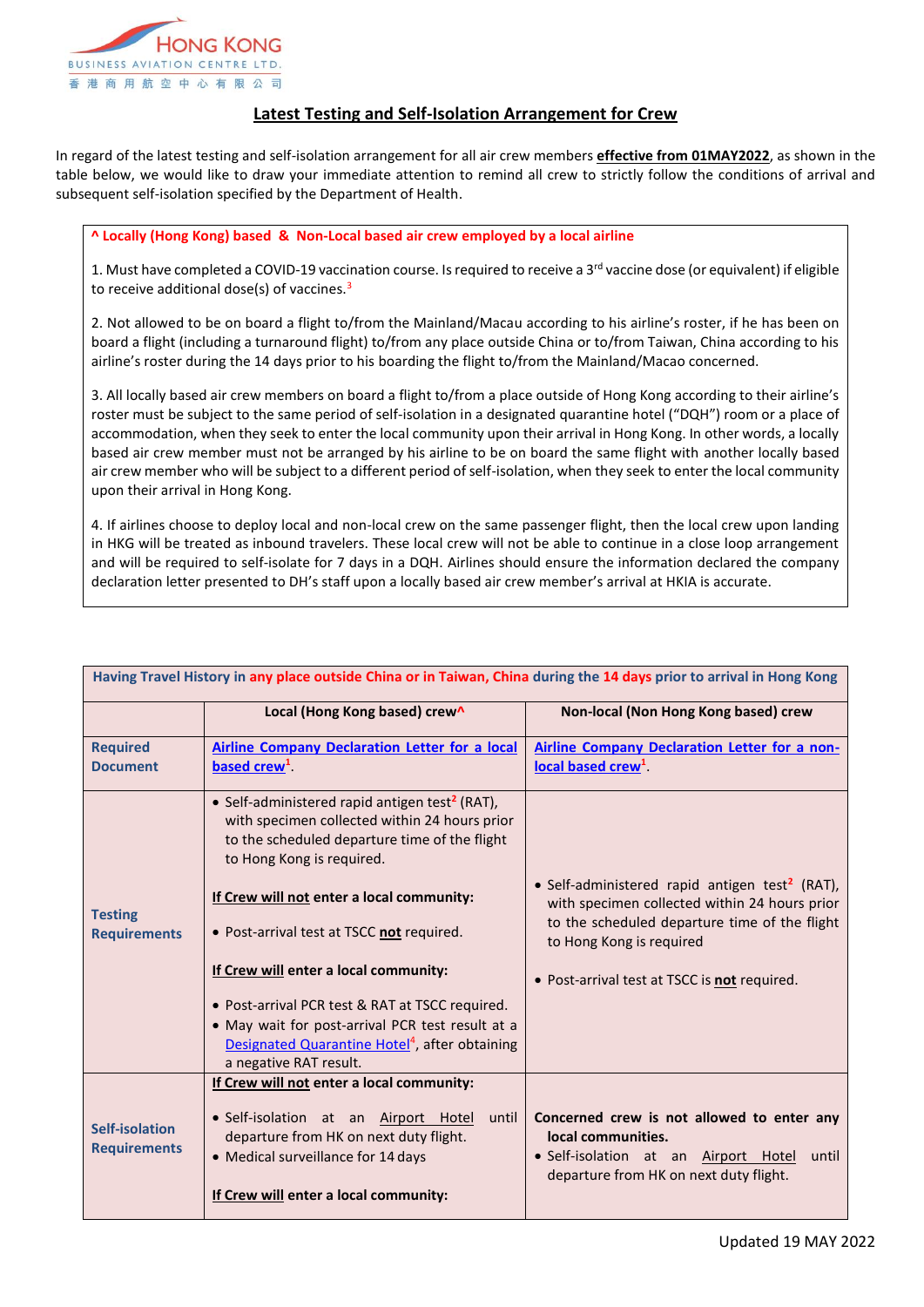

|                                                                                           | • Self-isolate at a Designated Quarantine Hotel <sup>4</sup><br>until obtaining:<br>A negative PCR test result on 3rd day<br>a)<br>Negative results of self-administered<br>b)<br>RATs on 2 <sup>nd</sup> & 3 <sup>rd</sup> days. |                                                                                                                                    |
|-------------------------------------------------------------------------------------------|-----------------------------------------------------------------------------------------------------------------------------------------------------------------------------------------------------------------------------------|------------------------------------------------------------------------------------------------------------------------------------|
| <b>Post arrival</b><br>test, Transport<br>and Post-arrival<br>test<br><b>Requirements</b> | Please refer to "Exemption conditions"<br>applicable to crew members of aircraft ("air<br>crew members")" pg. 3-6 for more details.                                                                                               | Please refer to "Exemption conditions"<br>applicable to crew members of aircraft ("air<br>crew members")" pg.7-8 for more details. |

| ONLY having travel history in Mainland China/ Macau during the 14 days prior to arrival in Hong Kong |                                                                                                                                    |                                                                                                                                    |  |  |
|------------------------------------------------------------------------------------------------------|------------------------------------------------------------------------------------------------------------------------------------|------------------------------------------------------------------------------------------------------------------------------------|--|--|
|                                                                                                      | Local (Hong Kong based) crew^                                                                                                      | Non-local (Non Hong Kong based) crew                                                                                               |  |  |
| <b>Required</b>                                                                                      | <b>Airline Company Declaration Letter for a local</b>                                                                              | Airline Company Declaration Letter for a non-                                                                                      |  |  |
| <b>Document</b>                                                                                      | based crew <sup>1</sup>                                                                                                            | local based crew <sup>1</sup>                                                                                                      |  |  |
| <b>Testing</b><br><b>Requirements</b>                                                                | • Pre-departure test not required.                                                                                                 |                                                                                                                                    |  |  |
|                                                                                                      | If Crew will not enter a local community:                                                                                          |                                                                                                                                    |  |  |
|                                                                                                      | • Post-arrival test at TSCC not required.                                                                                          | • Pre-departure test not required.                                                                                                 |  |  |
|                                                                                                      | If Crew will enter a local community:                                                                                              | • Arrival test at TSCC is not required.                                                                                            |  |  |
|                                                                                                      | • Post-arrival PCR test at TSCC required.                                                                                          |                                                                                                                                    |  |  |
|                                                                                                      | • Must wait for arrival test result at TSCC.                                                                                       |                                                                                                                                    |  |  |
| Self-isolation<br><b>Requirements</b>                                                                | If Crew will not enter a local community:                                                                                          |                                                                                                                                    |  |  |
|                                                                                                      | • Self-isolation not required.                                                                                                     | Concerned crew is not allowed to enter any                                                                                         |  |  |
|                                                                                                      | • Stay at an Airport Hotel.                                                                                                        | local communities.                                                                                                                 |  |  |
|                                                                                                      |                                                                                                                                    | • Self-isolation at an Airport Hotel until                                                                                         |  |  |
|                                                                                                      | If Crew will enter a local community:                                                                                              | departure from HK on next duty flight.                                                                                             |  |  |
|                                                                                                      | • Self-isolation not required.                                                                                                     |                                                                                                                                    |  |  |
| <b>Post arrival</b><br>test, Transport<br>and Post-arrival<br>test<br><b>Requirements</b>            | Please refer to "Exemption conditions<br>applicable to crew members of aircraft ("air<br>crew members")" pg. 4-6 for more details. | Please refer to "Exemption conditions<br>applicable to crew members of aircraft ("air<br>crew members")" pg. 7-8 for more details. |  |  |

## **Remarks**

Crew in transit at VHHH (remain on board) is exempted from the above requirements.

The Department of Health may cancel an exemption granted to crew member if the exemption conditions are breached.

Non-compliance will result in the mandatory quarantine of the crew member.

 Please remind your crew members to keep physical copies of any Letters of Certification and test reports (if applicable) with them to present to Department of Health staff on arrival.

**1.** Upon arrival at HKIA, each and every air crew member must present to DH's staff a company declaration letter issued by his airline, which must follow DH's prescribed format.